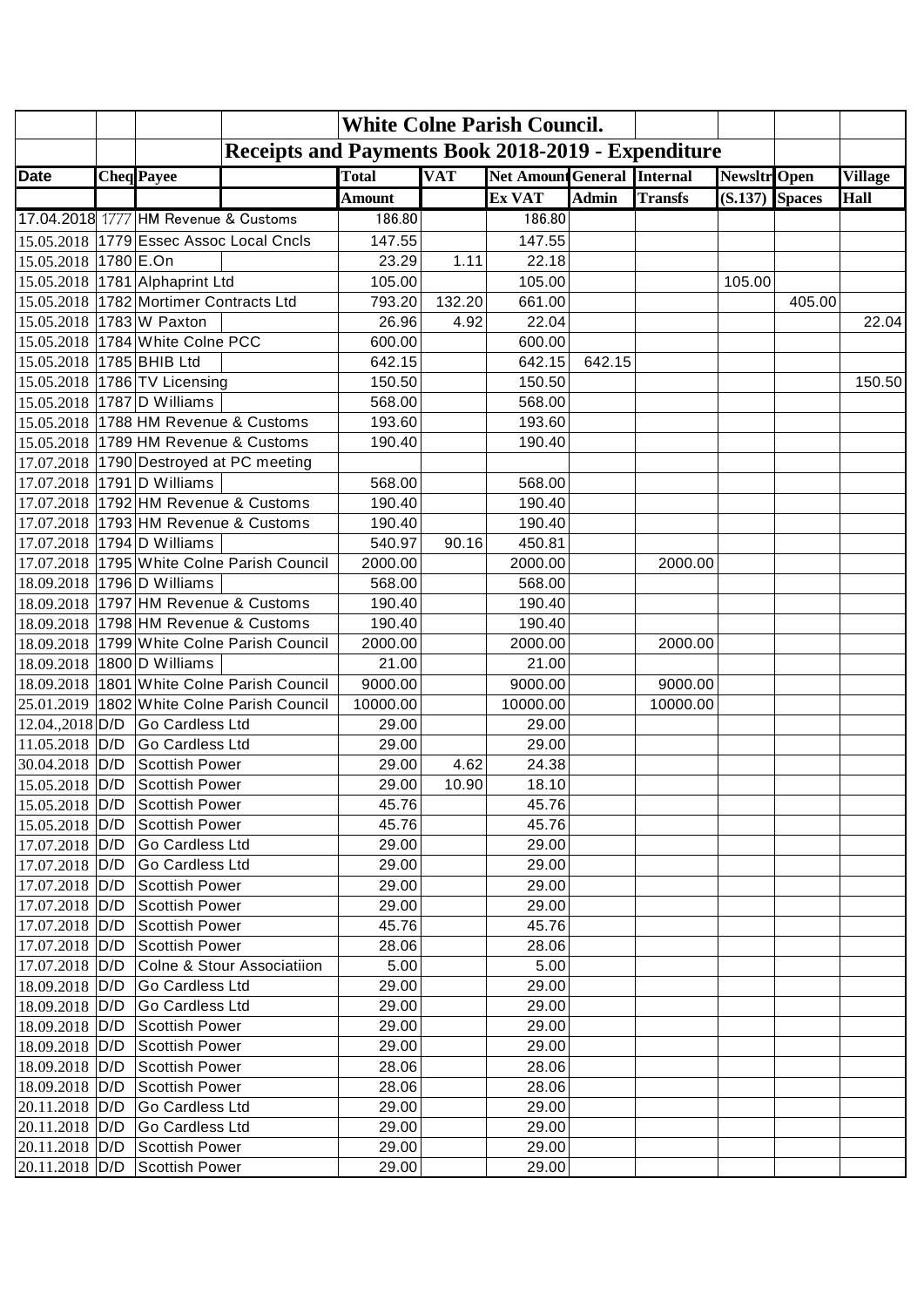|                         |     | 20.11.2018 $D/D$ Scottish Power        | 58.00           |            | 58.00                              |              |              |                     |        |                |
|-------------------------|-----|----------------------------------------|-----------------|------------|------------------------------------|--------------|--------------|---------------------|--------|----------------|
|                         |     | <b>SUB TOTALS</b>                      | 29835.48        | 243.91     | 29591.57                           | 642.15       | 23000.00     | 105.00              | 405.00 | 172.54         |
| <b>Date</b>             |     | <b>Cheq</b> Payee                      | <b>Total</b>    | <b>VAT</b> | <b>Net Amount General Internal</b> |              |              | <b>Newsltr</b> Open |        | <b>Village</b> |
|                         |     |                                        | <b>Amount</b>   |            | Ex VAT                             | <b>Admin</b> | <b>Trfrs</b> | $(S.137)$ Spaces    |        | Hall           |
|                         |     | <b>SUB TOTALS</b>                      | 29835.48        | 243.91     | 29591.57                           | 642.15       | 23000.00     | 105.00              | 405.00 | 172.54         |
| 20.11.2018 D/D          |     | Anglian Water                          | 107.35          |            | 107.35                             |              |              |                     |        |                |
| 28.11.2018              | D/D | Scottish Power                         | 58.00           |            | 58.00                              |              |              |                     |        |                |
| 12.12.2018 D/D          |     | <b>Go Cardless Ltd</b>                 | 29.00           |            | 29.00                              |              |              |                     |        |                |
| 24.12.2018 D/D          |     | Anglian Water                          | 32.83           |            | 32.83                              |              |              |                     |        |                |
| 28.12.2018              | D/D | Scottish Power                         | 29.00           | 3.27       | 25.73                              |              |              |                     |        |                |
| 28.12.2018              | D/D | <b>Scottish Power</b>                  | 58.00           | 6.54       | 51.46                              |              |              |                     |        |                |
| 10.01.2019              | D/D | Go Cardless Ltd                        | 29.00           |            | 29.00                              |              |              |                     |        |                |
| 28.01.2019 D/D          |     | Scottish Power                         | 29.00           |            | 29.00                              |              |              |                     |        |                |
| 28.01.2019              | D/D | Scottish Power                         | 58.00           |            | 58.00                              |              |              |                     |        |                |
| 12.02.2019              | D/D | Go Cardless Ltd                        | 29.00           |            | 29.00                              |              |              |                     |        |                |
| 28.02.2019              | D/D | Scottish Power                         | 29.00           |            | 29.00                              |              |              |                     |        |                |
|                         |     | Scottish Power                         |                 |            |                                    |              |              |                     |        |                |
| 28.02.2019 D/D          |     |                                        | 58.00           |            | 58.00                              |              |              |                     |        |                |
| 12.03.2019 D/D          |     | Go Cardless Ltd                        | 29.00           |            | 29.00                              |              |              |                     |        |                |
| 22.03.2019 D/D          |     | Anglian Water                          | 169.67          |            | 169.67                             |              |              |                     |        |                |
| 28.03.2019 D/D          |     | Scottish Power                         | 29.00           |            | 29.00                              |              |              |                     |        |                |
| 28.03.2019 D/D          |     | Scottish Power                         | 58.00           |            | 58.00                              |              |              |                     |        |                |
|                         |     | 17.07.2018 ELCT Traffic Technology Ltd | 138.00          | 23.00      | 115.00                             |              |              |                     |        |                |
|                         |     | 17.07.2018 ELCTBDJ Mapes               | 62.50           |            | 62.50                              |              |              |                     |        |                |
|                         |     | 17.07.2018 ELCT Mortimer Contracts Ltd | 787.20          | 131.20     | 656.00                             |              |              |                     | 400.00 |                |
|                         |     | 17.07,2018 ELCT Playsafety Ltd         | 159.60          | 26.60      | 133.00                             |              |              |                     | 133.00 |                |
| 17.07.2018 ELCTRCCE     |     |                                        | 52.80           | 8.80       | 44.00                              |              |              |                     |        |                |
|                         |     | 17.07,2018 ELCTUnity Bank charges      | 18.00           |            | 18.00                              |              |              |                     |        |                |
|                         |     | 18.09.2018 ELCTN Powell Davies         | 175.00          |            | 175.00                             | 175.00       |              |                     |        |                |
|                         |     | 18.09.2018 ELCT Mortimer Contracts Ltd | 590.40          | 98.40      | 492.00                             |              |              |                     | 300.00 |                |
|                         |     | 18.09.2018 ELCTMortimer Contracts Ltd  | 120.00<br>24.30 | 20.00      | 100.00<br>24.30                    |              |              |                     |        |                |
| 20.11.2018 ELCTJ Taylor |     | 20.11.2018 ELCTBDJ Mapes               | 175.00          |            | 175.00                             |              |              |                     |        | 175.00         |
|                         |     | 20.11.2018 ELCTUnity Bank charges      | 18.00           |            | 18.00                              |              |              |                     |        |                |
| 20.11.2018 ELCTJC Watt  |     |                                        | 61.29           |            | 61.29                              |              |              | 61.29               |        |                |
|                         |     | $20.11.2018$ ELCTD Williams            | 568.00          |            | 568.00                             |              |              |                     |        |                |
|                         |     | 20.11.2018 ELCTHM Revenue & Customs    | 190.40          |            | 190.40                             |              |              |                     |        |                |
|                         |     | 20.11.2018 ELCT HM Revenue & Customs   | 190.40          |            | 190.40                             |              |              |                     |        |                |
|                         |     | 20.11.2018 ELCT Mortimer Contracts Ltd | 196.80          | 32.80      | 164.00                             |              |              |                     | 100.00 |                |
| 20.11.2018 ELCTW Paxton |     |                                        | 9.19            |            | 9.19                               |              |              |                     |        | 9.19           |
| 20.11.2018 ELCTS Mason  |     |                                        | 47.00           |            | 47.00                              |              |              |                     |        |                |
|                         |     | 20.11.2018 ELCTE Ketteringham          | 86.25           |            | 86.25                              |              |              |                     |        |                |
| 20.11.2019 ELCT JJ Bond |     |                                        | 9.00            |            | 9.00                               |              |              |                     |        |                |
|                         |     | 20.11.2019 ELCTW Paxton                | 7.98            |            | 7.98                               |              |              |                     |        |                |
| 21.12.2018 ELCTG Allen  |     |                                        | 14.00           |            | 14.00                              |              |              |                     |        |                |
| 21.12.2018 ELCTS Mason  |     |                                        | 50.00           |            | 50.00                              |              |              |                     |        |                |
| 21.12.2018 ELCT JJ Bond |     |                                        | 380.00          |            | 380.00                             |              |              |                     |        |                |
|                         |     | 21.12.2018 ELCTE Ketteringham          | 93.75           |            | 93.75                              |              |              |                     |        |                |
|                         |     | 31.12.2018 ELCTUnity Bank charges      | 18.00           |            | 18.00                              |              |              |                     |        |                |
|                         |     | 30.01.2019 ELCT Handy D Ltd            | 840.00          |            | 840.00                             |              |              |                     |        | 840.00         |
| 25.01.2019 ELCTS Mason  |     |                                        | 96.79           |            | 96.79                              |              |              |                     |        |                |
|                         |     | 25.01.2019 ELCTE Ketteringham          | 86.25           |            | 86.25                              |              |              |                     |        |                |
|                         |     | 25.01.2019 ELCTD Williams              | 568.00          |            | 568.00                             |              |              |                     |        |                |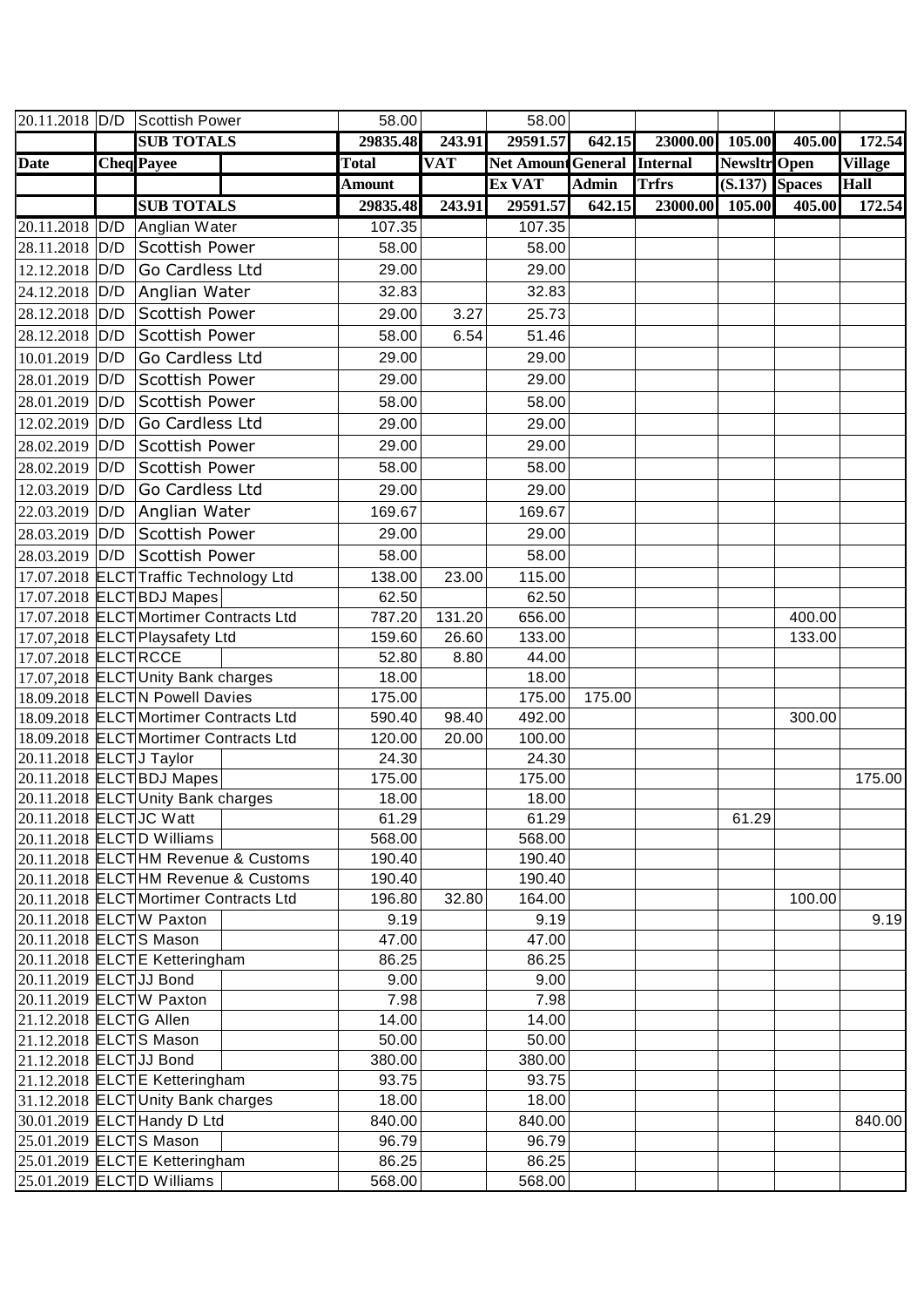|             | 25.01.2019 ELCT HM Revenue & Customs          | 190.40        |            | 190.40                    |              |                                    |              |                 |                |
|-------------|-----------------------------------------------|---------------|------------|---------------------------|--------------|------------------------------------|--------------|-----------------|----------------|
|             | 25.01.2019 ELCT HM Revenue & Customs          | 190.40        |            | 190.40                    |              |                                    |              |                 |                |
|             | <b>SUB TOTALS</b>                             | 36,882.03     | 594.52     | 36,287.51                 | 817.15       | 23,000.00 166.29 1,338.00 1,196.73 |              |                 |                |
|             |                                               |               |            |                           |              |                                    |              | Page 2          |                |
|             |                                               |               |            |                           |              |                                    |              |                 |                |
| <b>Date</b> | <b>Cheq</b> Payee                             | <b>Total</b>  | <b>VAT</b> | <b>Net Amount General</b> |              | <b>Internal</b>                    | Newsltr Open |                 | <b>Village</b> |
|             |                                               | <b>Amount</b> |            | Ex VAT                    | <b>Admin</b> | <b>Trfrs</b>                       | (S.137)      | <b>Spaces</b>   | <b>Hall</b>    |
|             | <b>SUB TOTALS</b>                             | 36,882.03     | 594.52     | 36,287.51                 | 817.15       | 23,000.00                          |              | 166.29 1,338.00 | 1,196.73       |
|             | 25.01.2019 ELCTG Allen                        | 14.00         |            | 14.00                     |              |                                    |              |                 |                |
|             | 25.01.2019 ELCTCRP Carpentry                  | 112.50        | 18.75      | 93.75                     |              |                                    |              |                 | 93.75          |
|             | 19.03.2019 ELCTS Mason                        | 117.50        |            | 117.50                    |              |                                    |              |                 |                |
|             | 19.03.2019 ELCTE Ketteringham                 | 131.83        |            | 131.83                    |              |                                    |              |                 | 15.58          |
|             | 19.03.2019 ELCTG Allen                        | 14.00         |            | 14.00                     |              |                                    |              |                 |                |
|             | 19.03.2019 ELCTS Mason                        | 103.00        |            | 103.00                    |              |                                    |              |                 |                |
|             | 19.03.2019 ELCTE Ketteringham                 | 97.95         |            | 97.95                     |              |                                    |              |                 | 4.20           |
|             | 19.03.2019 ELCTD Williams                     | 707.85        | 9.32       | 698.53                    | 78.53        |                                    |              |                 |                |
|             | 19.03.2019 ELCT HM Revenue & Customs          | 190.40        |            | 190.40                    |              |                                    |              |                 |                |
|             | 19.03.2019 ELCT JRB Enterprise Ltd            | 282.30        | 47.05      | 235.25                    |              |                                    |              |                 |                |
|             | 19.03.2019 ELCTMortimer Contracts Ltd         | 144.00        | 24.00      | 120.00                    |              |                                    |              |                 | 120.00         |
|             | 26.03.2019 ELCTBDJ Mapes                      | 217.00        |            | 217.00                    |              |                                    |              |                 |                |
|             | 26.03.2019 ELCTE&J Fire Security Ltd          | 118.42        | 19.74      | 98.68                     |              |                                    |              |                 | 98.68          |
|             | 29.03.2019 ELCTD Williams                     | 99.64         | 16.60      | 83.04                     |              |                                    |              |                 |                |
|             | 29.03.2019 ELCTE Ketteringham                 | 56.25         |            | 56.25                     |              |                                    |              |                 |                |
|             | 31.03.2019 ELCTUnity Bank charges             | 18.00         |            | 18.00                     |              |                                    |              |                 |                |
| 06.12.2018  | TFR Tfr from Bus, Reserve to c/a              | 10208.40      |            | 10208.40                  |              | 10208.40                           |              |                 |                |
|             | <b>VILLAGE HALL ACCOUNT</b>                   |               |            |                           |              |                                    |              |                 |                |
| 15.05.2018  | 594 S Parker                                  | 82.00         |            | 82.00                     |              |                                    |              |                 |                |
| 15.05.2018  | 595 E Ketteringham                            | 93.75         |            | 93.75                     |              |                                    |              |                 |                |
| 15.05.2018  | 596 BDJ Mapes                                 | 230.00        |            | 230.00                    |              |                                    |              |                 |                |
| 15,05.2018  | 597 S Parker                                  | 36.50         |            | 36.50                     |              |                                    |              |                 |                |
| 15.05.2018  | 598 E Ketteringham                            | 86.25         |            | 86.25                     |              |                                    |              |                 |                |
| 15.05.2018  | 599 Allied Westminster Ltd                    | 344.54        |            | 344.54                    |              |                                    |              |                 | 344.54         |
| 17.07.2018  | 600 White Colne Parish Council                | 500.00        |            | 500.00                    |              | 500.00                             |              |                 |                |
| 18.09.2018  | 601 White Colne Parish Council                | 2000.00       |            | 2000.00                   |              | 2000.00                            |              |                 |                |
| 20.11.2018  | 602 White Colne Parish Council                | 5000.00       |            | 5000.00                   |              | 5000.00                            |              |                 |                |
| 25.01.2019  | 603 White Colne Parish Council                | 800.00        |            | 800.00                    |              | 800.00                             |              |                 |                |
|             | 19.03.2019   604   White Colne Parish Council | 1057.17       |            | 1057.17                   |              | 1057.17                            |              |                 |                |
|             | 17.07.2018 ELCTS Parker                       | 35.00         |            | 35.00                     |              |                                    |              |                 |                |
|             | 17.07.2018 ELCTE Ketteringham                 | 75.00         |            | 75.00                     |              |                                    |              |                 |                |
|             | 17.07.2018 ELCTBDJ Mapes                      | 180.00        |            | 180.00                    |              |                                    |              |                 |                |
|             | 17.07.2018 ELCTG Allen                        | 14.00         |            | 14.00                     |              |                                    |              |                 |                |
|             | 17.07.2018 ELCTS Mason                        | 35.00         |            | 35.00                     |              |                                    |              |                 |                |
|             | 17.07.2018 ELCTE Ketteringham                 | 93.75         |            | 93.75                     |              |                                    |              |                 |                |
|             | 17.07.2018 ELCTUnity Bank charges             | 18.00         |            | 18.00                     |              |                                    |              |                 |                |
|             | 18.09.2018 ELCTS Mason                        | 52.00         |            | 52.00                     |              |                                    |              |                 |                |
|             | 18.09.2018 ELCTE Ketteringham                 | 122.85        |            | 122.85                    |              |                                    |              |                 | 25.35          |
|             | 18.09.2018 ELCTG Allen                        | 14.00         |            | 14.00                     |              |                                    |              |                 |                |
|             | 18.09.2018 ELCTS Mason                        | 43.50         |            | 43.50                     |              |                                    |              |                 |                |
|             | 18.09.2018 ELCTE Ketteringham                 | 100.10        |            | 100.10                    |              |                                    |              |                 | 17.60          |
|             | 20.11.2018 ELCTG Allen                        | 14.00         |            | 14.00                     |              |                                    |              |                 |                |
|             | 20.11.2018 ELCTBDJ Mapes                      | 190.00        |            | 190.00                    |              |                                    |              |                 |                |
|             | 20.11.2018 ELCTG Allen                        | 14.00         |            | 14.00                     |              |                                    |              |                 |                |
|             | 20.11.2018 ELCTS Mason                        | 43.00         |            | 43.00                     |              |                                    |              |                 |                |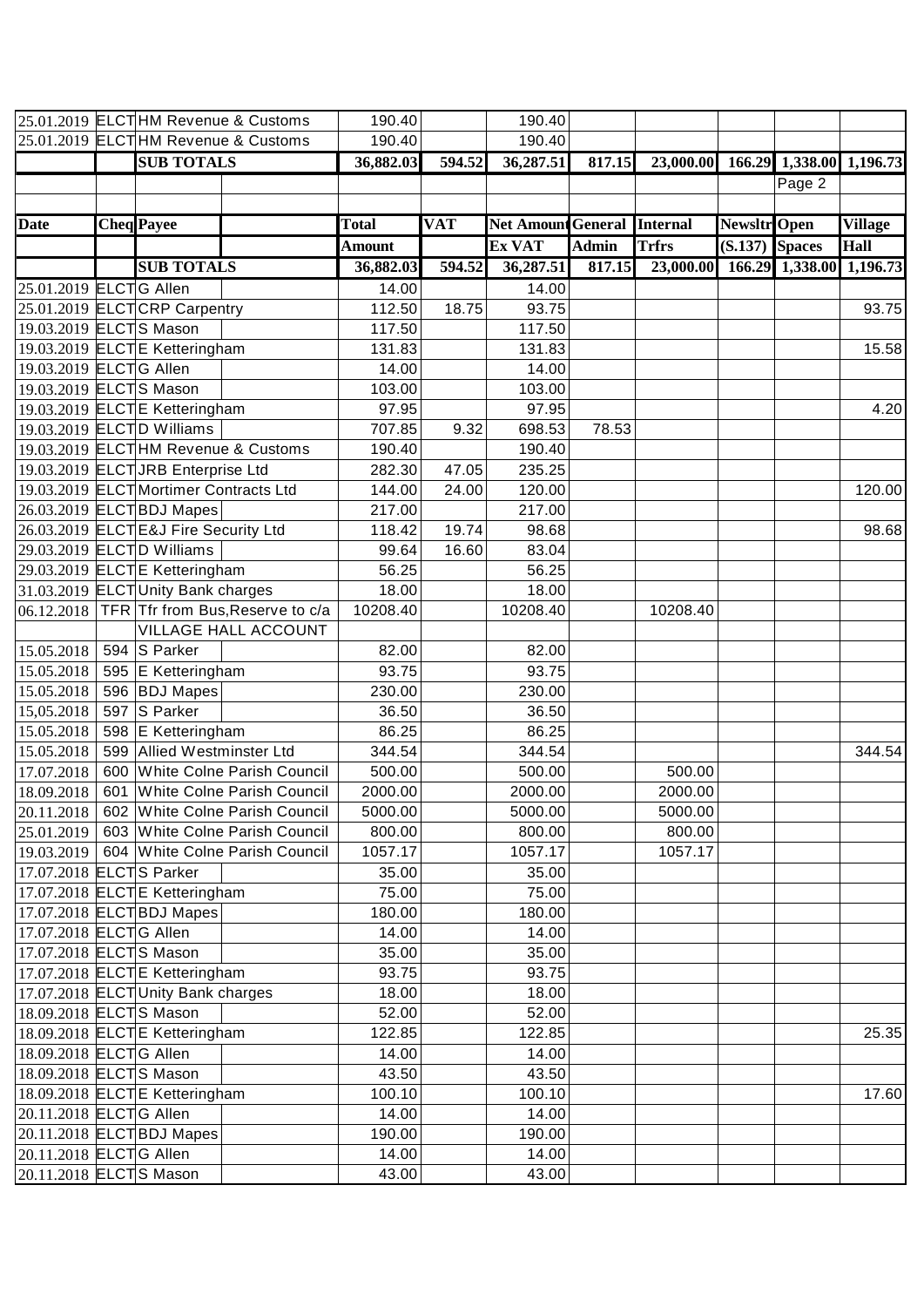|  | <b>TOTALS</b>                                | 18,316.91   | 729.98 | 17,586.93   | 895.68 |           | $0.00$ 166.29 1,338.00 1,916.43 |  |
|--|----------------------------------------------|-------------|--------|-------------|--------|-----------|---------------------------------|--|
|  | Less Internal Transfers                      | $-44428.37$ |        | $-44428.37$ |        | -44428.37 |                                 |  |
|  | 20.11.2018 ELCTTfr from Unity VH to Unity ca | 1862.80     |        | 1862.80     |        | 1862.80   |                                 |  |
|  | 20.11.2018 ELCTUnity Bank charges            | 18.00       |        | 18.00       |        |           |                                 |  |
|  | 20.11.2018 ELCTE Ketteringham                | 75.00       |        | 75.00       |        |           |                                 |  |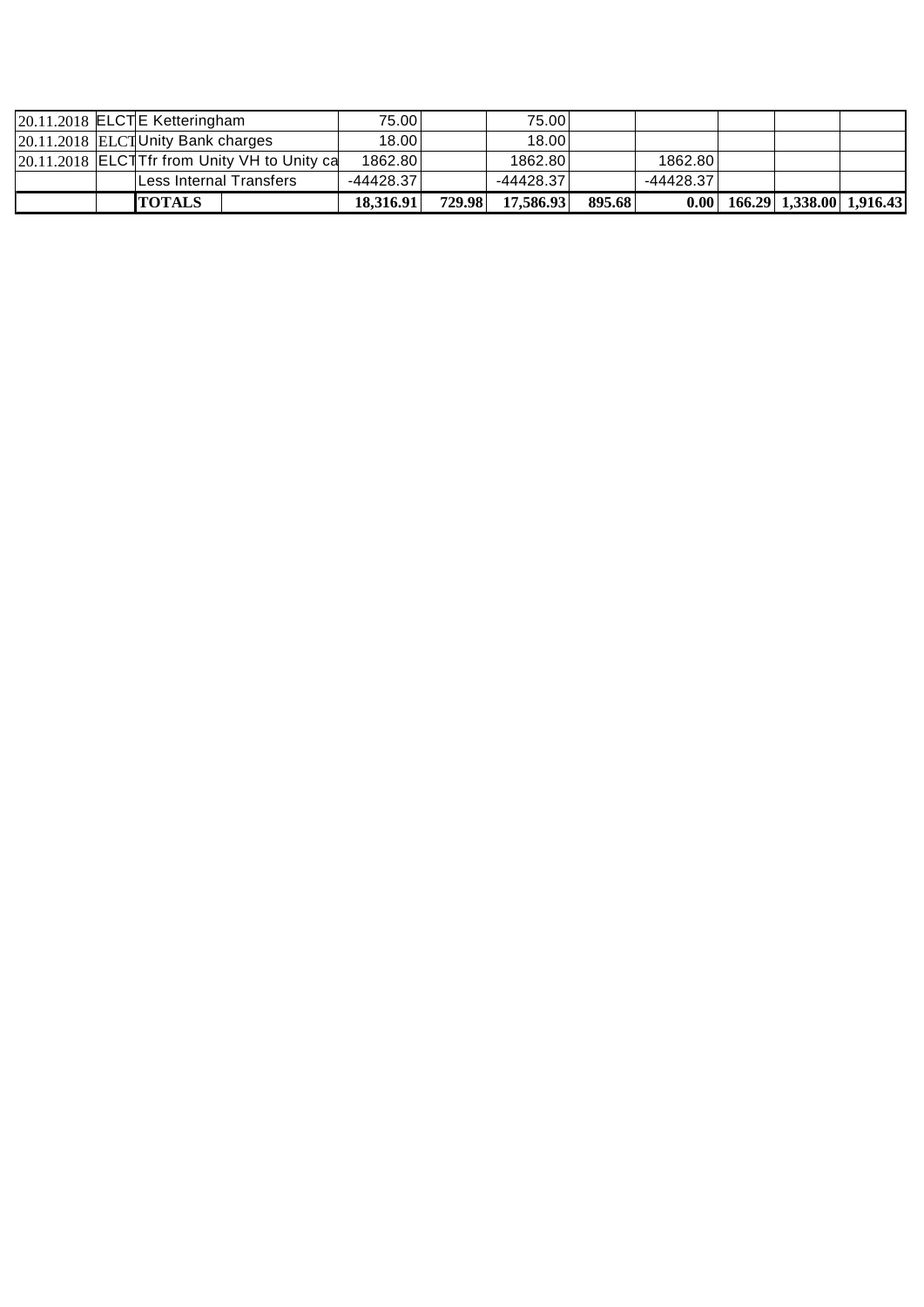|                    | Vill Hall VillHall Meadow: Handy |        |     | <b>Clerk</b>  | <b>Clerk</b> |       | Vil Hall Vill Hall Vil Hal Subs |                |                | Other        |                                   |
|--------------------|----------------------------------|--------|-----|---------------|--------------|-------|---------------------------------|----------------|----------------|--------------|-----------------------------------|
| Wi Fi              | <b>Salaries</b>                  | Area   | Man | <b>Salary</b> | <b>PAYE</b>  | Water | Electric Gas                    |                | <b>Courses</b> | <b>Expns</b> |                                   |
|                    |                                  |        |     |               | 186.80       |       |                                 |                |                |              |                                   |
|                    |                                  |        |     |               |              |       |                                 |                | 147.55         |              |                                   |
|                    |                                  |        |     |               |              |       |                                 |                |                |              | 22.18 $V$ green elect Xmas        |
|                    |                                  |        |     |               |              |       |                                 |                |                |              |                                   |
|                    |                                  | 256.00 |     |               |              |       |                                 |                |                |              |                                   |
|                    |                                  |        |     |               |              |       |                                 |                |                |              | Floodlights for vh                |
|                    |                                  |        |     |               |              |       |                                 |                |                |              | 600.00 Donation churchyd          |
|                    |                                  |        |     |               |              |       |                                 |                |                |              | Parish insurance<br>vh tv livence |
|                    |                                  |        |     | 568.00        |              |       |                                 |                |                |              |                                   |
|                    |                                  |        |     |               | 193.60       |       |                                 |                |                |              |                                   |
|                    |                                  |        |     |               | 190.40       |       |                                 |                |                |              |                                   |
|                    |                                  |        |     |               |              |       |                                 |                |                |              |                                   |
|                    |                                  |        |     | 568.00        |              |       |                                 |                |                |              |                                   |
|                    |                                  |        |     |               | 190.40       |       |                                 |                |                |              |                                   |
|                    |                                  |        |     |               | 190.40       |       |                                 |                |                |              |                                   |
|                    |                                  |        |     |               |              |       |                                 |                |                |              | 450.81 laptop etc EALC grt        |
|                    |                                  |        |     |               |              |       |                                 |                |                |              |                                   |
|                    |                                  |        |     | 568.00        |              |       |                                 |                |                |              |                                   |
|                    |                                  |        |     |               | 190.40       |       |                                 |                |                |              |                                   |
|                    |                                  |        |     |               | 190.40       |       |                                 |                |                |              |                                   |
|                    |                                  |        |     |               |              |       |                                 |                |                |              |                                   |
|                    |                                  |        |     |               |              |       |                                 |                |                |              | 21.00 TEN for out.market          |
|                    |                                  |        |     |               |              |       |                                 |                |                |              |                                   |
| $\overline{29.00}$ |                                  |        |     |               |              |       |                                 |                |                |              |                                   |
| 29.00              |                                  |        |     |               |              |       |                                 |                |                |              |                                   |
|                    |                                  |        |     |               |              |       | 24.38                           |                |                |              |                                   |
|                    |                                  |        |     |               |              |       | 18.10                           |                |                |              |                                   |
|                    |                                  |        |     |               |              |       |                                 | 45.76          |                |              |                                   |
|                    |                                  |        |     |               |              |       |                                 | 45.76          |                |              |                                   |
| 29.00              |                                  |        |     |               |              |       |                                 |                |                |              |                                   |
| 29.00              |                                  |        |     |               |              |       |                                 |                |                |              |                                   |
|                    |                                  |        |     |               |              |       | 29.00                           |                |                |              |                                   |
|                    |                                  |        |     |               |              |       | 29.00                           |                |                |              |                                   |
|                    |                                  |        |     |               |              |       |                                 | 45.76<br>28.06 |                |              |                                   |
|                    |                                  |        |     |               |              |       |                                 |                | 5.00           |              |                                   |
| 29.00              |                                  |        |     |               |              |       |                                 |                |                |              |                                   |
| 29.00              |                                  |        |     |               |              |       |                                 |                |                |              |                                   |
|                    |                                  |        |     |               |              |       | 29.00                           |                |                |              |                                   |
|                    |                                  |        |     |               |              |       | 29.00                           |                |                |              |                                   |
|                    |                                  |        |     |               |              |       |                                 | 28.06          |                |              |                                   |
|                    |                                  |        |     |               |              |       |                                 | 28.06          |                |              |                                   |
| 29.00              |                                  |        |     |               |              |       |                                 |                |                |              |                                   |
| 29.00              |                                  |        |     |               |              |       |                                 |                |                |              |                                   |
|                    |                                  |        |     |               |              |       | 29.00                           |                |                |              |                                   |
|                    |                                  |        |     |               |              |       | 29.00                           |                |                |              |                                   |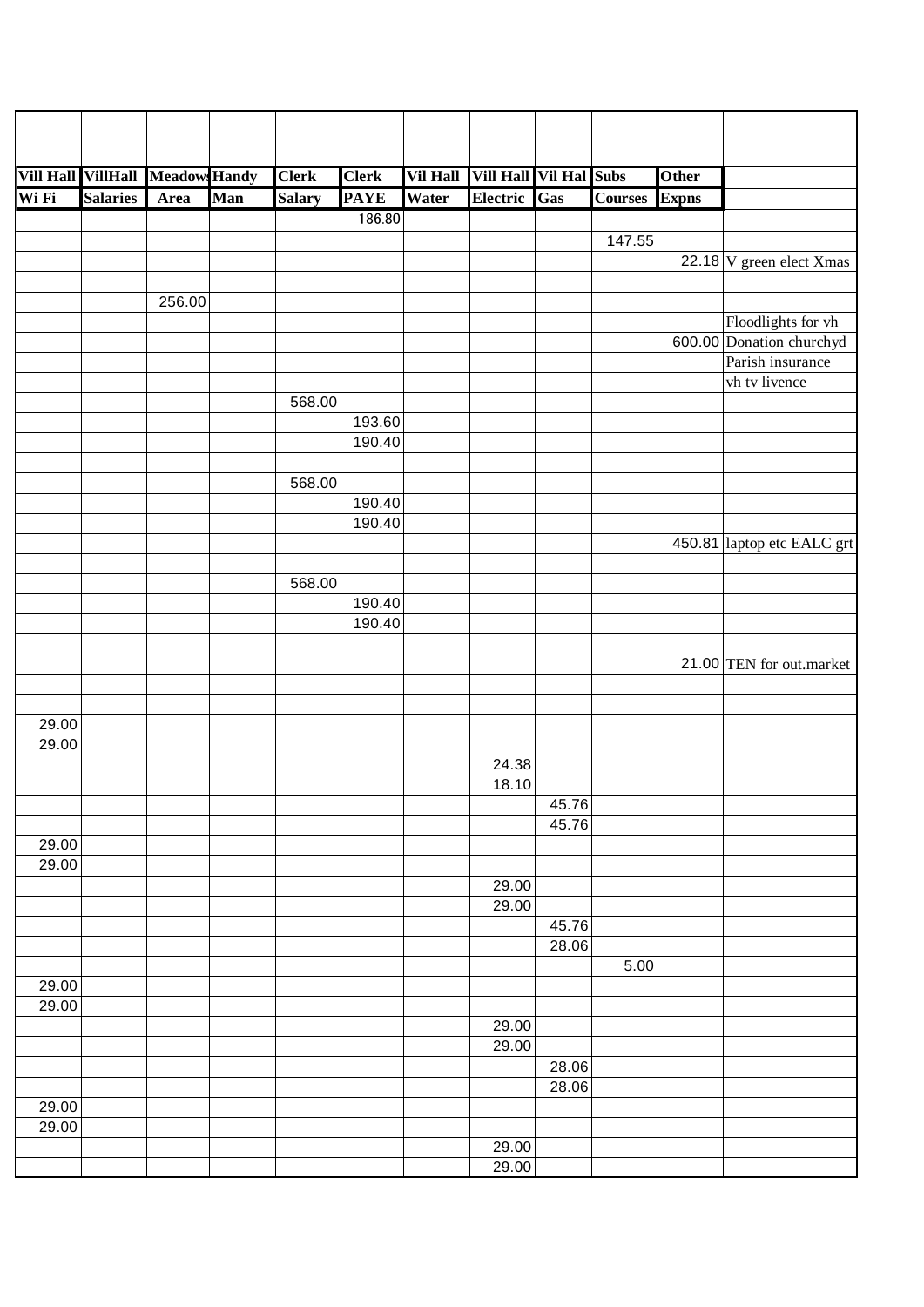|        |                                  |                 |                   |               |              |                   |                  | 58.00               |                |              |                                       |
|--------|----------------------------------|-----------------|-------------------|---------------|--------------|-------------------|------------------|---------------------|----------------|--------------|---------------------------------------|
| 232.00 | 0.00                             | 256.00          | $\overline{0.00}$ | 1704.00       | 1332.40      | $\overline{0.00}$ | 216.48           | 279.46              | 152.55         | 1093.99      |                                       |
|        | Vill Hall VillHall Meadows Handy |                 |                   | <b>Clerk</b>  | <b>Clerk</b> | <b>Vill Hall</b>  | <b>Vill Hall</b> | <b>VilHall Subs</b> |                | <b>Other</b> |                                       |
| Wi Fi  | <b>Salaries</b>                  | <b>Area</b> Man |                   | <b>Salary</b> | <b>PAYE</b>  | Water             | Electric         | Gas                 | <b>Courses</b> | <b>Exps</b>  |                                       |
| 232.00 | $\overline{0.00}$                | 256.00          | $\overline{0.00}$ | 1704.00       | 1332.40      | $\overline{0.00}$ | 216.48           | 279.46              | 152.55         | 1093.99      |                                       |
|        |                                  |                 |                   |               |              | 72.35             |                  |                     |                |              | 35.00 Allotments water                |
|        |                                  |                 |                   |               |              |                   |                  | 58.00               |                |              |                                       |
| 29.00  |                                  |                 |                   |               |              |                   |                  |                     |                |              |                                       |
|        |                                  |                 |                   |               |              | 32.83             |                  |                     |                |              |                                       |
|        |                                  |                 |                   |               |              |                   | 25.73            |                     |                |              |                                       |
|        |                                  |                 |                   |               |              |                   |                  | 51.46               |                |              |                                       |
| 29.00  |                                  |                 |                   |               |              |                   |                  |                     |                |              |                                       |
|        |                                  |                 |                   |               |              |                   | 29.00            |                     |                |              |                                       |
|        |                                  |                 |                   |               |              |                   |                  | 58.00               |                |              |                                       |
| 29.00  |                                  |                 |                   |               |              |                   |                  |                     |                |              |                                       |
|        |                                  |                 |                   |               |              |                   | 29.00            |                     |                |              |                                       |
|        |                                  |                 |                   |               |              |                   |                  | 58.00               |                |              |                                       |
| 29.00  |                                  |                 |                   |               |              |                   |                  |                     |                |              |                                       |
|        |                                  |                 |                   |               |              | 134.67            |                  |                     |                |              | 35.00 Allotments water                |
|        |                                  |                 |                   |               |              |                   | 29.00            |                     |                |              |                                       |
|        |                                  |                 |                   |               |              |                   |                  | 58.00               |                |              |                                       |
|        |                                  |                 |                   |               |              |                   |                  |                     |                |              | 115.00 SID tripod &chgs               |
|        |                                  |                 | 62.50             |               |              |                   |                  |                     |                |              |                                       |
|        |                                  | 256.00          |                   |               |              |                   |                  |                     |                |              |                                       |
|        |                                  |                 |                   |               |              |                   |                  |                     |                |              | ROSPA play area                       |
|        |                                  |                 |                   |               |              |                   |                  |                     | 44.00          |              |                                       |
|        |                                  |                 |                   |               |              |                   |                  |                     |                |              | 18.00 Bank charges                    |
|        |                                  |                 |                   |               |              |                   |                  |                     |                |              | Internal auditor                      |
|        |                                  | 192.00          |                   |               |              |                   |                  |                     |                |              |                                       |
|        |                                  |                 |                   |               |              |                   |                  |                     |                |              | $100.00$ V green bollards             |
|        |                                  |                 |                   |               |              |                   |                  |                     |                |              | 24.30 Outdoor mkt exps                |
|        |                                  |                 |                   |               |              |                   |                  |                     |                |              | Hall tiling<br>$18.00$ Bank charges   |
|        |                                  |                 |                   |               |              |                   |                  |                     |                |              |                                       |
|        |                                  |                 |                   | 568.00        |              |                   |                  |                     |                |              |                                       |
|        |                                  |                 |                   |               | 190.40       |                   |                  |                     |                |              |                                       |
|        |                                  |                 |                   |               | 190.40       |                   |                  |                     |                |              |                                       |
|        |                                  | 64.00           |                   |               |              |                   |                  |                     |                |              |                                       |
|        |                                  |                 |                   |               |              |                   |                  |                     |                |              | V hall lighting                       |
|        | 47.00                            |                 |                   |               |              |                   |                  |                     |                |              | <b>Booking Secretary</b>              |
|        | 86.25                            |                 |                   |               |              |                   |                  |                     |                |              | Cleaner                               |
|        |                                  |                 |                   |               |              |                   |                  |                     | 9.00           |              | Travel to ECC                         |
|        |                                  | 7.98            |                   |               |              |                   |                  |                     |                |              | Keys pavilion                         |
|        | 14.00                            |                 |                   |               |              |                   |                  |                     |                |              | Window cleaner                        |
|        | 50.00<br>380.00                  |                 |                   |               |              |                   |                  |                     |                |              | <b>Booking Secretary</b><br>Caretaker |
|        | 93.75                            |                 |                   |               |              |                   |                  |                     |                |              | Cleaner                               |
|        |                                  |                 |                   |               |              |                   |                  |                     |                |              | 18.00 Bank charges                    |
|        |                                  |                 |                   |               |              |                   |                  |                     |                |              | Hall decoration                       |
|        | 96.79                            |                 |                   |               |              |                   |                  |                     |                |              | <b>Booking Secretary</b>              |
|        | 86.25                            |                 |                   |               |              |                   |                  |                     |                |              | Cleaner                               |
|        |                                  |                 |                   | 568.00        |              |                   |                  |                     |                |              |                                       |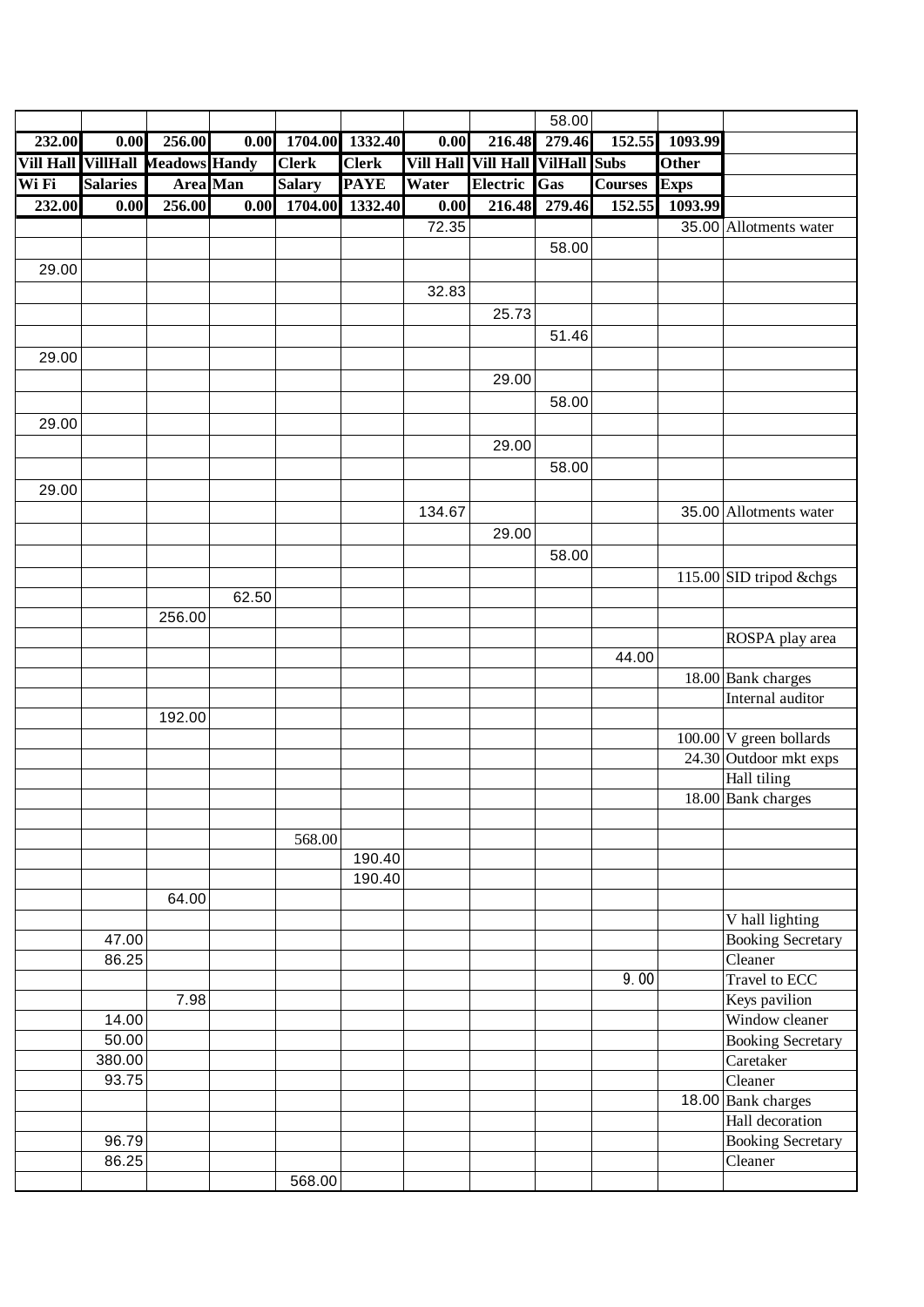|                  |                               |                 |       |               | 190.40          |                                  |                 |        |                |              |                            |
|------------------|-------------------------------|-----------------|-------|---------------|-----------------|----------------------------------|-----------------|--------|----------------|--------------|----------------------------|
|                  |                               |                 |       |               | 190.40          |                                  |                 |        |                |              |                            |
| 348.00           | 854.04                        | 775.98          | 62.50 | 2840.00       | 2094.00         | 239.85                           | 329.21          | 562.92 | 205.55         | 1457.29      |                            |
|                  |                               |                 |       |               |                 |                                  |                 |        |                |              |                            |
|                  |                               |                 |       |               |                 |                                  |                 |        |                |              |                            |
| <b>Vill Hall</b> | <b>VillHall Meadows Handy</b> |                 |       | <b>Clerk</b>  | <b>Clerk</b>    | Vill Hall Vill Hall VilHall Subs |                 |        |                | <b>Other</b> |                            |
|                  |                               |                 |       |               |                 |                                  |                 |        |                |              |                            |
| Wi Fi            | <b>Salaries</b>               | <b>Area</b> Man |       | <b>Salary</b> | <b>PAYE</b>     | Water                            | <b>Electric</b> | Gas    | <b>Courses</b> | Exps         |                            |
| 348.00           | 854.04                        | 775.98          | 62.50 |               | 2840.00 2094.00 | 239.85                           | 329.21          | 562.92 | 205.55         | 1457.29      |                            |
|                  | 14.00                         |                 |       |               |                 |                                  |                 |        |                |              | Window cleaner             |
|                  |                               |                 |       |               |                 |                                  |                 |        |                |              | Paint to decorate          |
|                  | 117.50                        |                 |       |               |                 |                                  |                 |        |                |              | <b>Booking Secretary</b>   |
|                  | 116.25                        |                 |       |               |                 |                                  |                 |        |                |              | Cleaner & supplies         |
|                  | 14.00                         |                 |       |               |                 |                                  |                 |        |                |              | Window cleaner             |
|                  | 103.00                        |                 |       |               |                 |                                  |                 |        |                |              | <b>Booking Secretary</b>   |
|                  | 93.75                         |                 |       |               |                 |                                  |                 |        |                |              | Cleaner & supplies         |
|                  |                               |                 |       | 568.00        |                 |                                  |                 |        |                |              | 52.00 Ink, post&office use |
|                  |                               |                 |       |               | 190.40          |                                  |                 |        |                |              |                            |
|                  |                               | 235.25          |       |               |                 |                                  |                 |        |                |              |                            |
|                  |                               |                 |       |               |                 |                                  |                 |        |                |              | Hedge cut at hall          |
|                  | 210.00                        |                 | 7.00  |               |                 |                                  |                 |        |                |              | Caretaker                  |
|                  |                               |                 |       |               |                 |                                  |                 |        |                |              | Fire extingshr servce      |
|                  |                               |                 |       |               |                 |                                  |                 |        |                |              | 83.04 Printer EALC fund    |
|                  | 56.25                         |                 |       |               |                 |                                  |                 |        |                |              | Cleaner                    |
|                  |                               |                 |       |               |                 |                                  |                 |        |                |              | 18.00 Bank charges         |
|                  |                               |                 |       |               |                 |                                  |                 |        |                |              |                            |
|                  |                               |                 |       |               |                 |                                  |                 |        |                |              |                            |
|                  | 82.00                         |                 |       |               |                 |                                  |                 |        |                |              | <b>Booking Secretary</b>   |
|                  | 93.75                         |                 |       |               |                 |                                  |                 |        |                |              | Cleaner                    |
|                  | 230.00                        |                 |       |               |                 |                                  |                 |        |                |              | Caretaker                  |
|                  | 36.50                         |                 |       |               |                 |                                  |                 |        |                |              | <b>Booking Secretary</b>   |
|                  | 86.25                         |                 |       |               |                 |                                  |                 |        |                |              | Cleaner                    |
|                  |                               |                 |       |               |                 |                                  |                 |        |                |              | V hall insurance           |
|                  |                               |                 |       |               |                 |                                  |                 |        |                |              | <b>Unity Bank</b>          |
|                  |                               |                 |       |               |                 |                                  |                 |        |                |              | <b>Unity Bank</b>          |
|                  |                               |                 |       |               |                 |                                  |                 |        |                |              | <b>Unity Bank</b>          |
|                  |                               |                 |       |               |                 |                                  |                 |        |                |              | <b>Unity Bank</b>          |
|                  |                               |                 |       |               |                 |                                  |                 |        |                |              | <b>Unity Bank</b>          |
|                  | 35.00                         |                 |       |               |                 |                                  |                 |        |                |              | <b>Booking Secretary</b>   |
|                  | 75.00                         |                 |       |               |                 |                                  |                 |        |                |              | Cleaner                    |
|                  | 180.00                        |                 |       |               |                 |                                  |                 |        |                |              | Caretaker                  |
|                  | 14.00                         |                 |       |               |                 |                                  |                 |        |                |              | Window cleaner             |
|                  | 35.00                         |                 |       |               |                 |                                  |                 |        |                |              | <b>Booking Secretary</b>   |
|                  | 93.75                         |                 |       |               |                 |                                  |                 |        |                |              | Cleaner                    |
|                  |                               |                 |       |               |                 |                                  |                 |        |                |              | 18.00 Bank charges         |
|                  | 52.00                         |                 |       |               |                 |                                  |                 |        |                |              | <b>Booking Secretary</b>   |
|                  | 97.50                         |                 |       |               |                 |                                  |                 |        |                |              | Cleaning supplies          |
|                  | 14.00                         |                 |       |               |                 |                                  |                 |        |                |              | Window cleaner             |
|                  | 43.50                         |                 |       |               |                 |                                  |                 |        |                |              | Booking Secretary          |
|                  | 82.50                         |                 |       |               |                 |                                  |                 |        |                |              | Cleaning supplies          |
|                  | 14.00                         |                 |       |               |                 |                                  |                 |        |                |              | Window cleaner             |
|                  | 190.00                        |                 |       |               |                 |                                  |                 |        |                |              | Caretaker                  |
|                  | 14.00                         |                 |       |               |                 |                                  |                 |        |                |              | Window cleaner             |
|                  | 43.00                         |                 |       |               |                 |                                  |                 |        |                |              |                            |
|                  |                               |                 |       |               |                 |                                  |                 |        |                |              | <b>Booking Secretary</b>   |